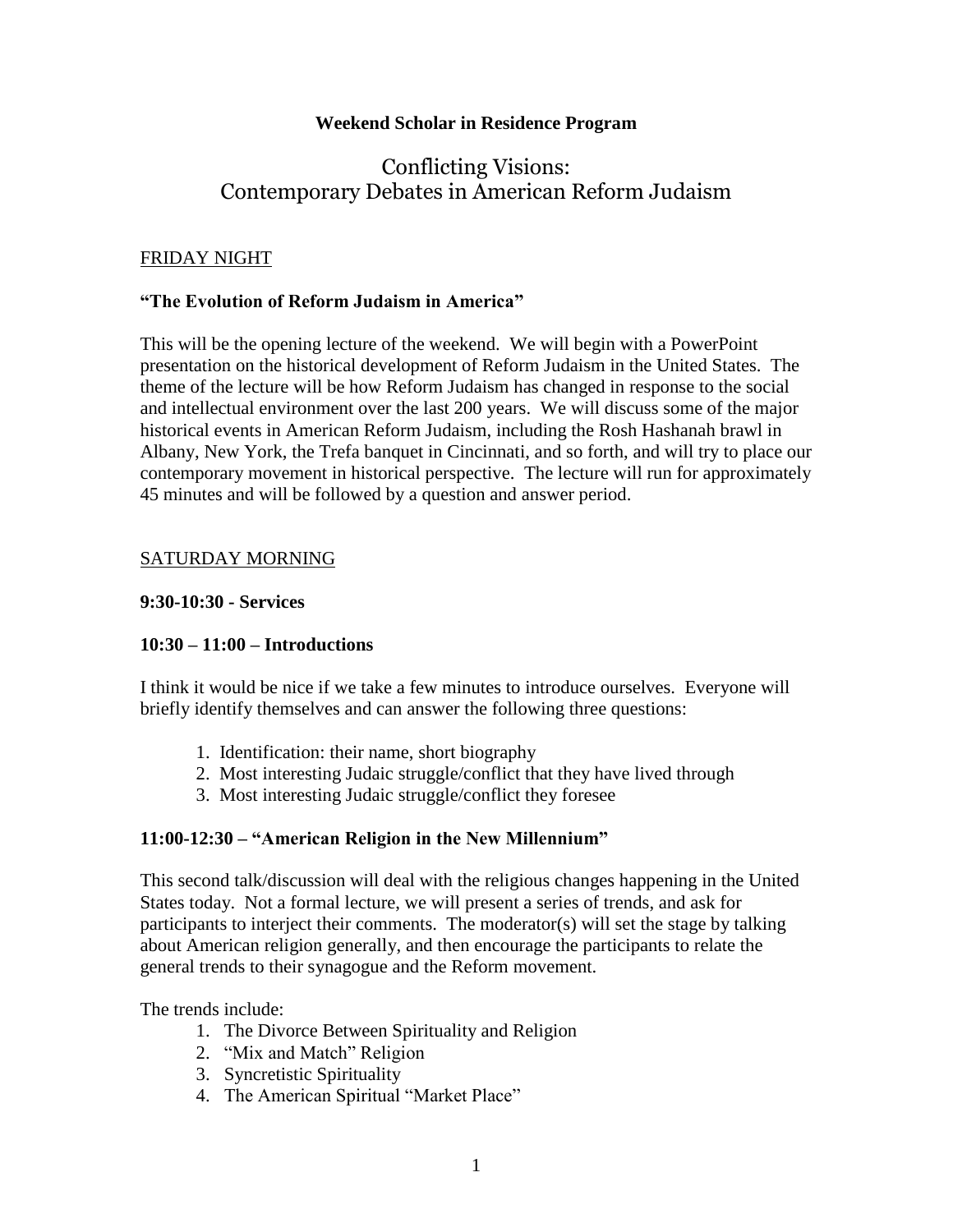- 5. Strict Churches Grow
- 6. The Return to Tradition
- 7. The Decentralization of Power
- 8. Women Leaders
- 9. Post-denominationalism
- 10. The Culture Wars
- 11. Other Trends:
	- a. Educational Diversity
	- b. Influence of Technology
	- c. Growth of Renewal Groups
	- d. Gender Based Spirituality
	- e. Work Spirituality

## **12:30-2:00 – Lunch**

## **2:00-3:00 – Small group discussions**

We have prepared a leaflet with some excerpts from Dana Evan Kaplan's *Contemporary Debates in American Reform Judaism: Conflicting Visions* (New York and London: Routledge, 2001). Breaking into groups of 6-8 people, we will read a few of the excerpts and discuss them. Each group will focus on a different general theme. Those themes include Classical Reform v. neo-Reform; community; Outreach, intermarriage and conversion; gender issues; and issues relating to Israel and Zionism. The following focus questions may be of help:

- 1. How would you characterize the central issues of the debate?
- 2. Which perspective most resonates with you and why?
- 3. What is the most persuasive argument in opposition to your opinion?
- 4. In the midst of such dissention, how can the Reform movement move forward?

**3:00-4:00 – Summary and wrap-up.** Participants would report to the larger groups on their discussions. We will try to summarize what we had learned, what we agreed upon, and what we dissent from.

## **6:00 Havdalah and evening program (optional)**

## SUNDAY MORNING

# **10:00 – 12:00 – "Where We Are Today: Controversial Issues Facing the Contemporary Reform Movement"**

We will outline the major controversies facing the Reform movement today, and will also put them in the context of the theoretical divisions that form the background for those debates. We will speak and allow for a great deal of interchange. Rather than having a